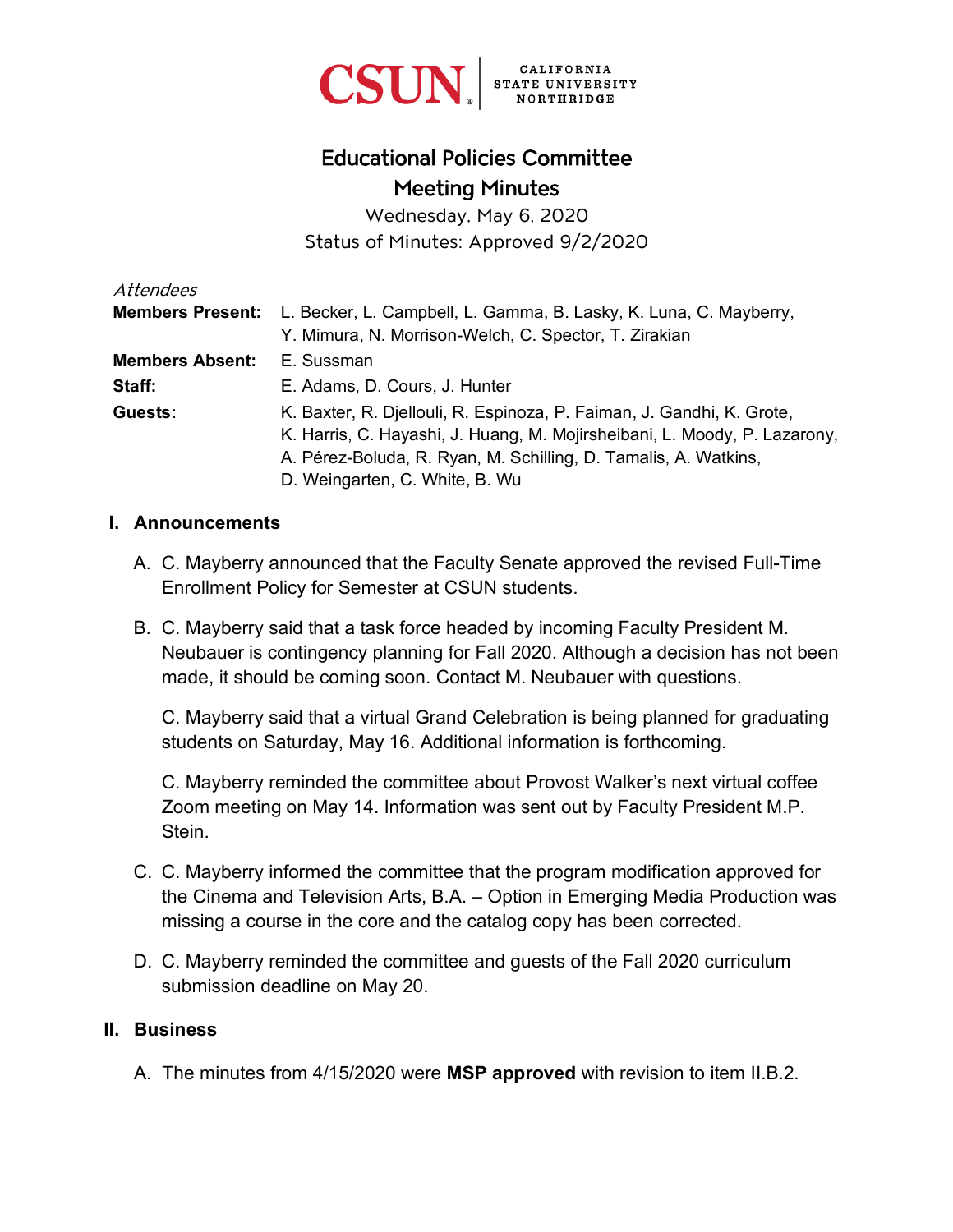- B. D. Weingarten was elected EPC chair for the 2020-2021 academic year.
- C. E. Adams asked if EPC wanted to make a recommendation about the availability of A-C/NC grading for Fall 2020 and whether the committee would want to consider A-C/NC as a permanent choice (and, if so, for which courses). C. Mayberry reminded the committee that she sent forward EPC's recommendation for Summer 2020 that supported offering the same three grading options as Spring 2020 (A-F, A-C/NC or CR/NC). Committee members supported offering the same flexibility for Fall 2020 due to uncertainty and individual circumstances that may necessitate giving students the additional grading option. A concern was also raised regarding certain lecture/lab courses where students changed the basis of grading for one component and not the other, yet are required to pass both. C. Mayberry suggested that the committee could have a discussion next semester regarding whether to make A-C/NC a permanent grading option.
- D. College of Health and Human Development (Action Item) *Recreation and Tourism Management Course Modification*
	- 1. RTM 310/L Adventure Recreation and Human Relations and Lab (2/1). **MSP approved**.
- E. College of Humanities (Action Item) *Modern and Classical Languages and Literatures New Course*
	- 1. FLIT 151 Introduction to Modern Chinese Culture and Literature (3). **MSP approved** with revision to the course alignment matrix.

### *New Program*

2. Modern China Studies Minor. **MSP approved**.

# *Religious Studies*

# *New Course*

- 3. RS 366 Science and Religion (3). **MSP approved** with revision. Include formal course description on the syllabus.
- F. College of Science and Mathematics (Action Item) *Mathematics (Early Implementation Requested) New Courses* 
	- 1. MATH 140BUS Introductory Statistics for Business (4). **MSP approved** for Fall 2020 implementation with revisions. Change undeclared/undecided to exploratory; correct grading scale and statement about plus/minus grading; and update cross-listing information to include MATH 141/L.